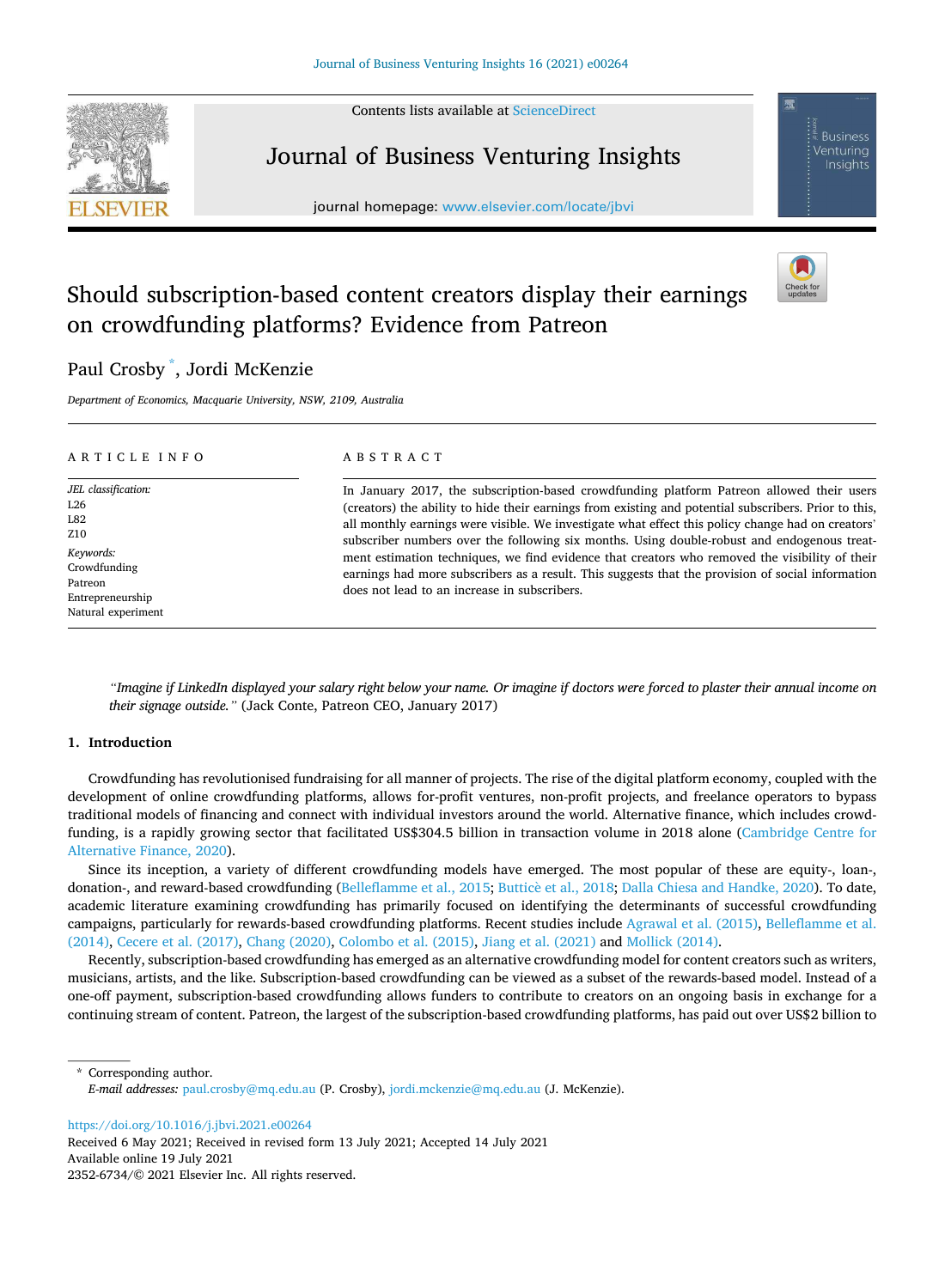#### <span id="page-1-0"></span>*P. Crosby and J. McKenzie*

creators since it was founded in 2013 ([Conte, 2020](#page-4-0)).

Despite the burgeoning popularity of subscription-based crowdfunding, economic studies that examine the leading indicators of campaign success and the long-term viability of subscription-based income sources are scarce. [Regner \(2021\)](#page-4-0) examines transaction-level data from Patreon's launch in 2013–2015, concluding that crowdfunding a monthly income offers content creators a viable alternative to advertising-based models. However, investigations concerning optimal platform design are yet to be empirically explored.

This study exploits a natural experiment that occurred on the Patreon platform in January 2017. Until this time, all creators on Patreon were forced to display details about how many backers (subscribers) they had, along with earnings information. After this time, Patreon changed their policy and gave creators the ability to hide their earnings. The move divided the Patreon community. The loss of financial transparency, often a cornerstone of the crowdfunding model, was viewed as potentially damaging. Others noted earnings figures are typically confidential, and that should be no different on Patreon's platform.

Every Patreon creator is faced with the choice of whether to make their earnings visible to the public. From an economic point of view, it is not *a-pirori* obvious if such a decision has an impact on subscribers and, by extension, earnings. Existing research on fundraising and charitable giving suggests that altruism ([List, 2011\)](#page-4-0) and empathy [\(Fisher et al., 2008](#page-4-0)) are important drivers of successful campaigns. In a subscription-based crowdfunding setting, signals of success (in the form of high levels of monthly earnings) may potentially undermine the altruistic and empathetic motivations of potential subscribers. However, the provision of information about others' contributions has been shown to have a positive effect on campaign success in other fundraising contexts [\(Croson and](#page-4-0) [Shang, 2008\)](#page-4-0). We provide empirical evidence whether the disclosure of income information helps or hinders content creators on subscription-based crowdfunding platforms.

### **2. Data**

We use monthly Patreon data for the 12-month period July 2016 to June 2017. Data were collected from the Graphtreon website.<sup>1</sup> This window provided six months data either side of the policy change that allowed creators to hide the visibility of their earnings on the platform. The policy change occurred from January 1, 2017. We restrict the sample to the subset of creators who held active accounts for each of the 12 months observed.

We consider two types of creators: 1) those with 'visible' earnings for the entire six month period post policy change (control), and 2) those with 'not visible' earnings for the entire six month period post policy change (treatment). To ensure fair comparison, we exclude creators who changed their earnings visibility status after the initial policy change. That is, creators either had visible earnings for all of the 12 months or *only* six of the 12 months.

Patreon creators are categorised into 14 groups, and further subdivided depending on whether or not they supply adult content. Panel a of [Table 1](#page-2-0) reports the number of subscribers for each category as of December 2016, i.e. just prior to the policy change. All category-level distributions are right-skewed as most creators attract very few subscribers but a small number attract a very large number. In addition to subscribers, we also observe earnings for all creators prior to the policy change. The average creator had an average (median) of 39 (6) subscribers and earned an average (median) of US\$204 (US\$33) per month. The correlation between these two variables is 0.87.

In panel b of [Table 1](#page-2-0) we summarise subscriber numbers and earnings broken down by whether the account holder changed their earnings to become 'not visible' from January 1, 2017. As is clear from the table, only 760 of the 27,760 creators changed their earnings status at this time, although many more changed this in months (and years) after the policy became more widely known and understood. One obvious difference between the creators who kept their earnings visible versus those who did not was that the latter generally had both a higher number of subscribers and higher levels of earnings. This has implications for the empirical strategy that we discuss in detail below.

In addition to information regarding subscribers and earnings, we also have data on each creator's social media metrics for Facebook (likes), Twitter (followers), and YouTube (subscribers). Different creators favour different social media, so in many cases we only observe one or two of these metrics for a given user. Across the 13,312 creators with active Facebook pages, the average number of likes was 18,775. For the 18,562 creators with Twitter accounts, the average number of followers was 5845. Finally, the 13,636 creators with YouTube channels had an average of 71,957 subscribers. These averages are all right skewed, as the medians were 768, 606, and 1,197, respectively.

#### **3. Empirical strategy**

To investigate the causal impact of the policy change that allowed creators to hide their earnings, we use the Inverse Probability Weighted Regression Adjustment (IPWRA) method. This estimator has the well-known property of double robustness, which permits causal inference if either the outcome or treatment model is correctly specified. However, even with our control variables in the treatment model, there is still concern that unobserved variables may impact the decision to hide earnings. For this reason, we also consider an endogenous treatment model that utilises a control function to account for unobserved variables. [Wooldridge \(2010\)](#page-4-0) provides an excellent discussion of both empirical methods.

 $1$  See [https://graphtreon.com/.](https://graphtreon.com/)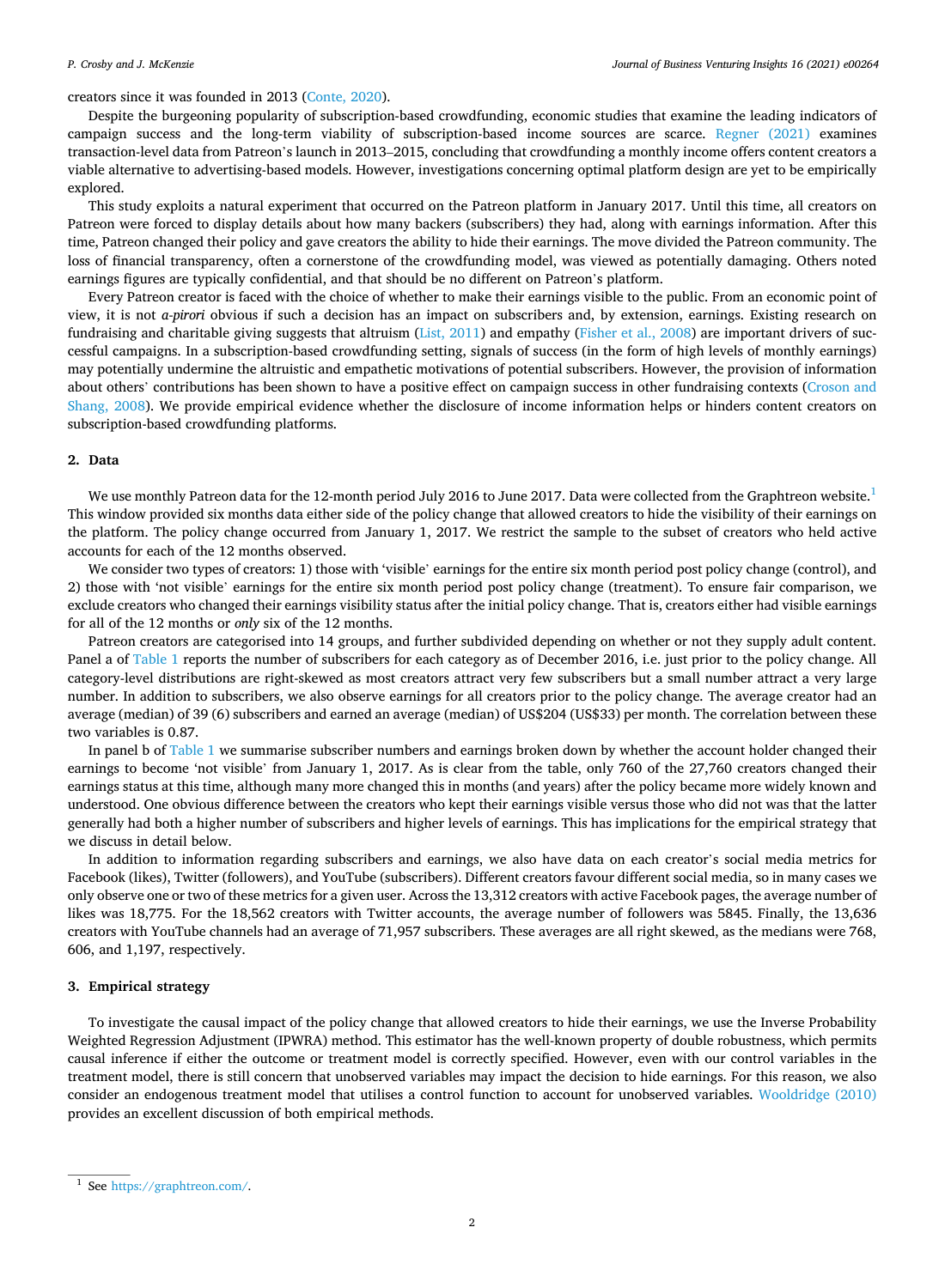#### <span id="page-2-0"></span>**Table 1**

Summary statistics.

| Panel a            | Not Adult   |       |        |           | Adult  |       |        |           |
|--------------------|-------------|-------|--------|-----------|--------|-------|--------|-----------|
| Category           | Obs         | Mean  | Median | <b>SD</b> | Obs    | Mean  | Median | <b>SD</b> |
| Animation          | 323         | 30.2  | 4      | 144.0     | 247    | 88.5  | 20     | 335.7     |
| Comics             | 2187        | 35.5  | 7      | 159.3     | 1311   | 46.0  | 12     | 115.0     |
| Cosplay            | 137         | 11.1  | 3      | 24.7      | 132    | 69.1  | 7      | 288.9     |
| Crafts & DIY       | 72          | 16.7  | 3      | 44.3      |        |       |        |           |
| Dance & Theater    | 78          | 15.0  | 3      | 53.2      |        |       |        |           |
| Drawing & Painting | 1580        | 13.7  | 3      | 63.7      | 1404   | 23.7  | 6      | 62.9      |
| Games              | 2257        | 28.7  | 6      | 96.5      | 584    | 144.2 | 14     | 429.1     |
| Magazine           | 128         | 77.4  | 8      | 356.9     |        |       |        |           |
| Music              | 2191        | 28.3  | 4      | 183.0     | 115    | 11.4  | 3      | 24.8      |
| Other              | 1624        | 13.4  | 3      | 38.4      | 573    | 23.1  | 5      | 69.4      |
| Photography        | 200         | 14.3  | 4      | 31.6      | 165    | 44.2  | 9      | 120.9     |
| Podcasts           | 1836        | 77.2  | 11     | 317.8     | 175    | 46.3  | 6      | 357.5     |
| Video              | 7090        | 47.1  | 6      | 266.5     | 942    | 37.2  | 6      | 187.1     |
| Writing            | 1894        | 22.5  | 5      | 80.0      | 515    | 14.4  | 4      | 33.6      |
| Panel b            | Subscribers |       |        | Earnings  |        |       |        |           |
| Earnings           | Obs         | Mean  | Median | <b>SD</b> | Obs    | Mean  | Median | <b>SD</b> |
| Not visible        | 760         | 128.8 | 21.0   | 421.6     | 760    | 802.6 | 146.9  | 2428.3    |
| Visible            | 27,000      | 36.2  | 5.0    | 191.1     | 27,000 | 186.8 | 31.9   | 875.3     |
| Total              | 27,760      | 38.7  | 6.0    | 201.5     | 27,760 | 203.6 | 33.0   | 957.3     |

Notes: Panel a reports mean, median and standard deviation (SD) summary statistics of Patreon subscribers by Patreon user category, including both 'adult' and 'not adult' categories. Panel b reports summary statistics of number of subscribers and (monthly) earnings. These are reported for creators who had 'visible' and 'not visible' earnings after the policy change date.

We formulate the treatment model as a logit model where the (binary) dependent variable is whether or not the creator kept their earnings visible (zero) or not (one) post policy change. Formally, this can be expressed as  $t_i = E(t_i|\mathbf{z}_i) + v_i$ , where  $t_i$  is a binary variable for whether individual *i* received the treatment,  $\mathbf{z}_i$  is the vector of determinants of the treatment, and  $v_i$  is the unobserved component. The primary independent variables are (log) number of subscribers and (log) monthly earnings, which are both observed at the month prior to the policy change (December 2016). We also make use of the social media metrics described in Section [2](#page-1-0). Because not all creators are active on each social media platform, we estimate additional models for each social media type. In each such model, we include the relevant (log) social media metric as an additional explanatory variable. Finally, we include category fixed effects in all models.

Both the double-robust and endogenous treatment methodologies estimate the outcome model on the 'control' and 'treated' samples. These can be expressed as  $y_{i0} = E(y_{i0} | x_i) + \epsilon_{i0}$  and  $y_{i1} = E(y_{i1} | x_i) + \epsilon_{i1}$ , respectively. In these specifications  $y_{ii}$ , for  $j = \{0, 1\}$ , is the potential outcome and  $\mathbf{x}_i$  is the vector of explanatory variables. The error term,  $\epsilon_{ij}$ , is assumed independent of both  $\mathbf{x}_i$  and  $\mathbf{z}_i$ . That is,  $E(\epsilon_{ij}|\mathbf{x}_i, \mathbf{z}_i) = E(\epsilon_{ij}|\mathbf{x}_i) = E(\epsilon_{ij}|\mathbf{z}_i) = 0$  for  $j = \{0, 1\}$ . The outcome model is estimated as a linear model, where the dependent variable is (log) number of subscribers observed at the end of the sample period (July 2017). The only independent variable is (log) number of subscribers observed immediately prior to the policy change (December 2016).

As mentioned above, there is concern that the treatment itself might be endogenous if there are unobserved variables that simultaneously affect the number of subscribers and the treatment status. If this is the case,  $E(c_{ij}|t_i) \neq 0$ . Given the assumption of independence between  $\epsilon_{ij}$  and  $\mathbf{z}_i$ , the correlation between  $t_i$  and the unobserved components can be stated as  $E(\epsilon_{ij}|t_i)=E(\epsilon_{ij} |E(t_i|\mathbf{z}_i)+\mathbf{v}_i)$  $=E(\epsilon_{ij}|\mathbf{v}_i)=\mathbf{v}_i\beta_{2j}$ . This is the basis for the control function approach, which can be expressed as  $E(\mathbf{y}_{ij}|\mathbf{x}_i,\mathbf{v}_i,t_i=j)=\mathbf{x}_i\beta_{1j}+\mathbf{v}_i\beta_{2j}$  for  $j=\{0,1\}$ 1}.2 However, by controlling for endogeneity in this way, the double robust property no longer holds, so both the treatment model and outcome model are implicitly correctly specified.

#### **4. Results**

[Table 2](#page-3-0) provides results from the IPWRA and endogenous regression adjustment estimations. In all instances, we report the Average Treatment Effect on the Treated (ATET), as we are interested to know the (unobserved) potential outcome of the group who opted to hide their earnings. In models 1–4, we report the double robust IPWRA estimates, where endogeneity is not addressed. The estimated ATETs suggest creators who hid their earnings realised more subscribers than they would have had they not done so.

In addition to the ATET estimates, we report parameter estimates from the underlying treatment and outcome models. With respect to the treatment model, the positive relationship observed with (log) earnings conforms with *a-priori* intuition, given its likely relevance to the user's decision about whether or not to keep earnings visible. The (log) number of subscribers and/or respective (log)

<sup>&</sup>lt;sup>2</sup> The control function approach has the benefit that identification comes from the non-linearity of the inverse Mills ratio, not through an exclusion restriction assumed in instrumental variable estimation.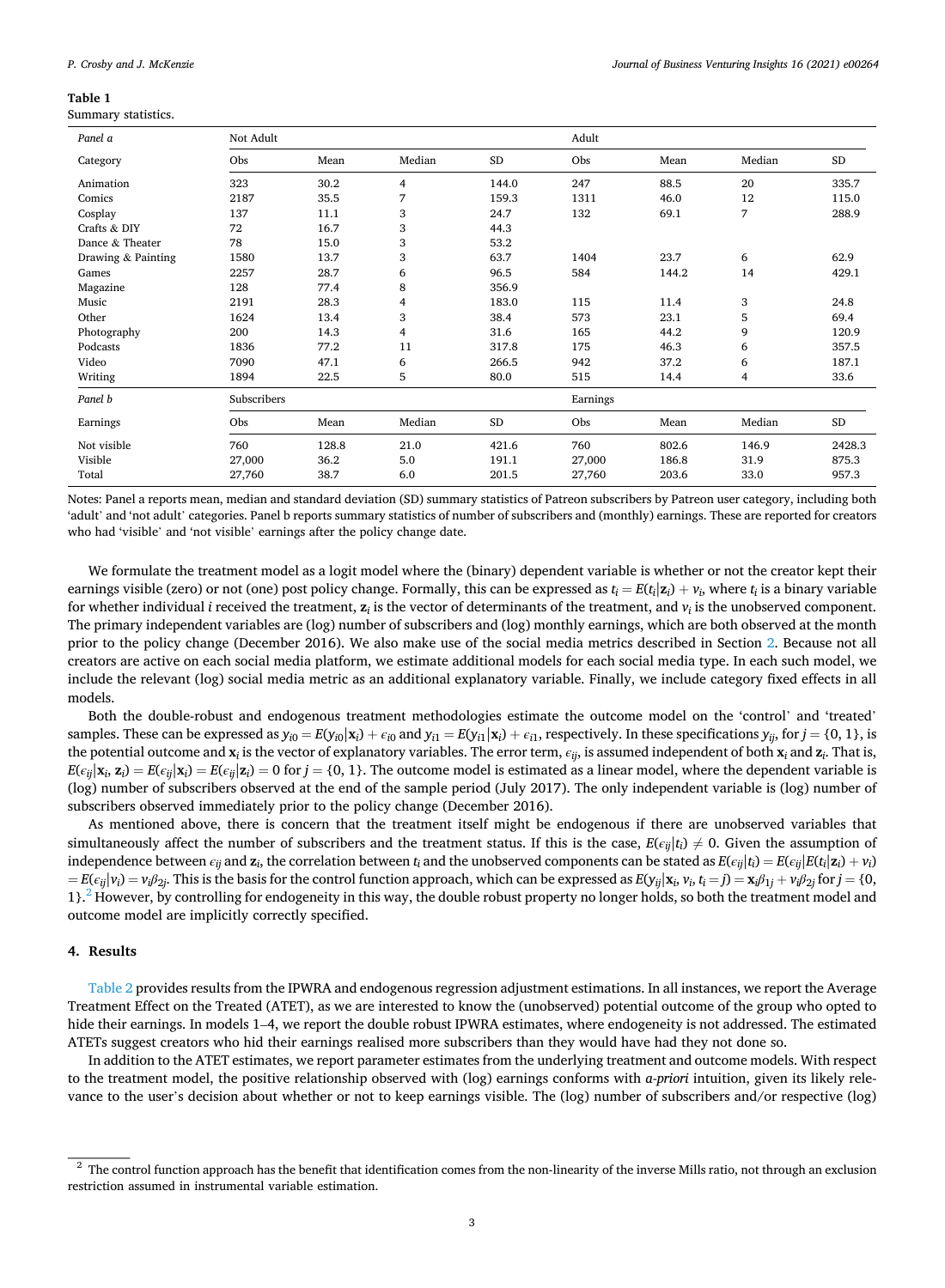#### <span id="page-3-0"></span>**Table 2**

Double robust and endogenous treatment results.

| Estimation          | Double Robust Regression Adjustment |            |            | <b>Endogenous Regression Adjustment</b> |            |            |            |            |
|---------------------|-------------------------------------|------------|------------|-----------------------------------------|------------|------------|------------|------------|
|                     | (1)                                 | (2)        | (3)        | (4)                                     | (5)        | (6)        | (7)        | (8)        |
| <b>ATET</b>         | $0.051***$                          | $0.069***$ | $0.050**$  | 0.043                                   | $0.741***$ | $0.354*$   | $0.415**$  | $0.611**$  |
|                     | (0.018)                             | (0.026)    | (0.020)    | (0.027)                                 | (0.195)    | (0.194)    | (0.176)    | (0.273)    |
| PO mean             | $3.243***$                          | 3.325***   | 3.295***   | $3.361***$                              | $2.552***$ | $3.041***$ | $2.929***$ | $2.793***$ |
|                     | (0.065)                             | (0.093)    | (0.078)    | (0.093)                                 | (0.199)    | (0.199)    | (0.177)    | (0.279)    |
| Outcome model 0     |                                     |            |            |                                         |            |            |            |            |
| log(subscribers)    | $1.028***$                          | $1.025***$ | $1.027***$ | $1.024***$                              | $1.006***$ | $1.007***$ | $1.009***$ | $1.007***$ |
|                     | (0.003)                             | (0.005)    | (0.004)    | (0.003)                                 | (0.003)    | (0.004)    | (0.003)    | (0.004)    |
| const.              | $-0.009$                            | 0.005      | $-0.012$   | 0.010                                   | $0.018***$ | $0.038***$ | $0.023***$ | $0.034***$ |
|                     | (0.009)                             | (0.015)    | (0.012)    | (0.012)                                 | (0.004)    | (0.007)    | (0.006)    | (0.007)    |
| Outcome model 1     |                                     |            |            |                                         |            |            |            |            |
| log(subscribers)    | $1.022***$                          | $1.014***$ | $1.015***$ | $1.008***$                              | $1.015***$ | $1.007***$ | $1.010***$ | $1.004***$ |
|                     | (0.009)                             | (0.013)    | (0.010)    | (0.013)                                 | (0.011)    | (0.016)    | (0.013)    | (0.015)    |
| const.              | 0.060                               | $0.110**$  | $0.077**$  | $0.106**$                               | $0.336*$   | 0.360      | 0.269      | 0.251      |
|                     | (0.038)                             | (0.054)    | (0.043)    | (0.056)                                 | (0.194)    | (0.286)    | (0.214)    | (0.255)    |
| Treatment model     |                                     |            |            |                                         |            |            |            |            |
| log(earnings)       | $0.301***$                          | $0.362***$ | $0.143***$ | $0.268***$                              | $0.113***$ | $0.136***$ | $0.143***$ | $0.096***$ |
|                     | (0.050)                             | (0.074)    | (0.027)    | (0.075)                                 | (0.021)    | (0.032)    | (0.027)    | (0.031)    |
| log(subscribers)    | $0.128***$                          | $-0.001$   | $0.015**$  | $0.181**$                               | $0.074***$ | 0.025      | $0.015**$  | $0.101***$ |
|                     | (0.050)                             | (0.074)    | (0.028)    | (0.076)                                 | (0.022)    | (0.033)    | (0.028)    | (0.033)    |
| log(social media)   |                                     | $0.091***$ | $0.026***$ | $-0.032$                                |            | $0.036***$ | $0.026***$ | $-0.013$   |
|                     |                                     | (0.027)    | (0.011)    | (0.020)                                 |            | (0.012)    | (0.011)    | (0.009)    |
| <b>Category FEs</b> | Yes                                 | Yes        | Yes        | Yes                                     | Yes        | Yes        | Yes        | Yes        |
| Endog. Test         |                                     |            |            |                                         | 14.130     | 2.930      | 5.210      | 4.520      |
| (p-value)           |                                     |            |            |                                         | (0.001)    | (0.231)    | (0.074)    | (0.104)    |
| Social media        | None                                | Facebook   | Twitter    | YouTube                                 | None       | Facebook   | Twitter    | YouTube    |
| Observations        | 27,760                              | 12,312     | 18,562     | 13,636                                  | 27,760     | 12,312     | 18,562     | 13,636     |

Notes: Table report Average Treatment Effect on the Treated (ATET) estimates using Inverse Probability Weighted Regression Adjustment (IPWRA) and Endogenous Regression Adjustment. ATE measured as difference in subscribers of Patreon creators with 'not visible' earnings relative to creators with 'visible' earnings. ATET is compared to Potential Outcome mean (PO mean) of creators with visible earnings. 'Subscribers', 'earnings' and 'social media' metrics measured in month before policy change. Category fixed effects (FEs) include categories reported in [Table 1.](#page-2-0) Standard errors in parentheses; \**p <* 0.10, \*\**p <* 0.05, \*\*\**p <* 0.01.

social media metrics also have relevance in this decision. With respect to the outcome model, (log) number of subscribers prior to the policy change are clearly an important determinant of (log) subscribers at the end of the sample window.

With respect to the endogenous treatment models 5–8, we also find statistically significant and positive ATETs in all models. While there is some difference with the size of the estimated coefficient, the sign and significance supports the main result. As far as the question of whether endogeneity requires remedial attention, in model 5 the null hypothesis test of no endogeneity is clearly rejected, suggesting remedial measures are appropriate. However, in models 6–8 (where social media metrics are included) the evidence is less clear. It is possible the included social media metrics help to mitigate the unobserved variables correlated with the treatment, in which case the IPWRA results could be taken as correct. However, as this is not universal across all three models, we prefer the endogenous results overall.

Exponentiating the ATET estimates, implies an increase of 110% in subscribers for model 5 and 42–84% for models 6–8. All of these are clearly well above the IPWRA estimates, which range 5–7%. Finally, we also provide treatment effect balance summary statistics in [Table 3](#page-4-0) for the IPWRA results reported in models 1–4 of Table 2. The standardised (mean) differences are all close to zero and the variance ratios are all close to one. Insofar as the double robust results are instead taken to be correct, the samples appear well balanced. Although, as we stress above, these are not our preferred results.

#### **5. Concluding remarks**

We exploit a natural experiment from Patreon's 2017 policy change that gave creators the ability to hide their earnings. Using double robust and endogenous treatment analysis, we find that creators who changed their earnings to *not* be visible had, on average, more subscribers than if they had continued to keep their earnings visible. Our findings suggest that subscribers are less likely to offer money to creators when provided with social information that displays earnings. Instead, it appears that subscribers are more inclined to support creators when signals of existing campaign success are unknown. This finding suggests that underlying altruistic and empathetic motivations may be a key driver of subscription-based crowdfunding subscriptions. Future work might consider these motivations in more detail.

### **CRediT author statement**

Paul Crosby: Conceptualization, Methodology, Data Curation, Investigation, Writing - Original Draft, Writing - Review & Editing.